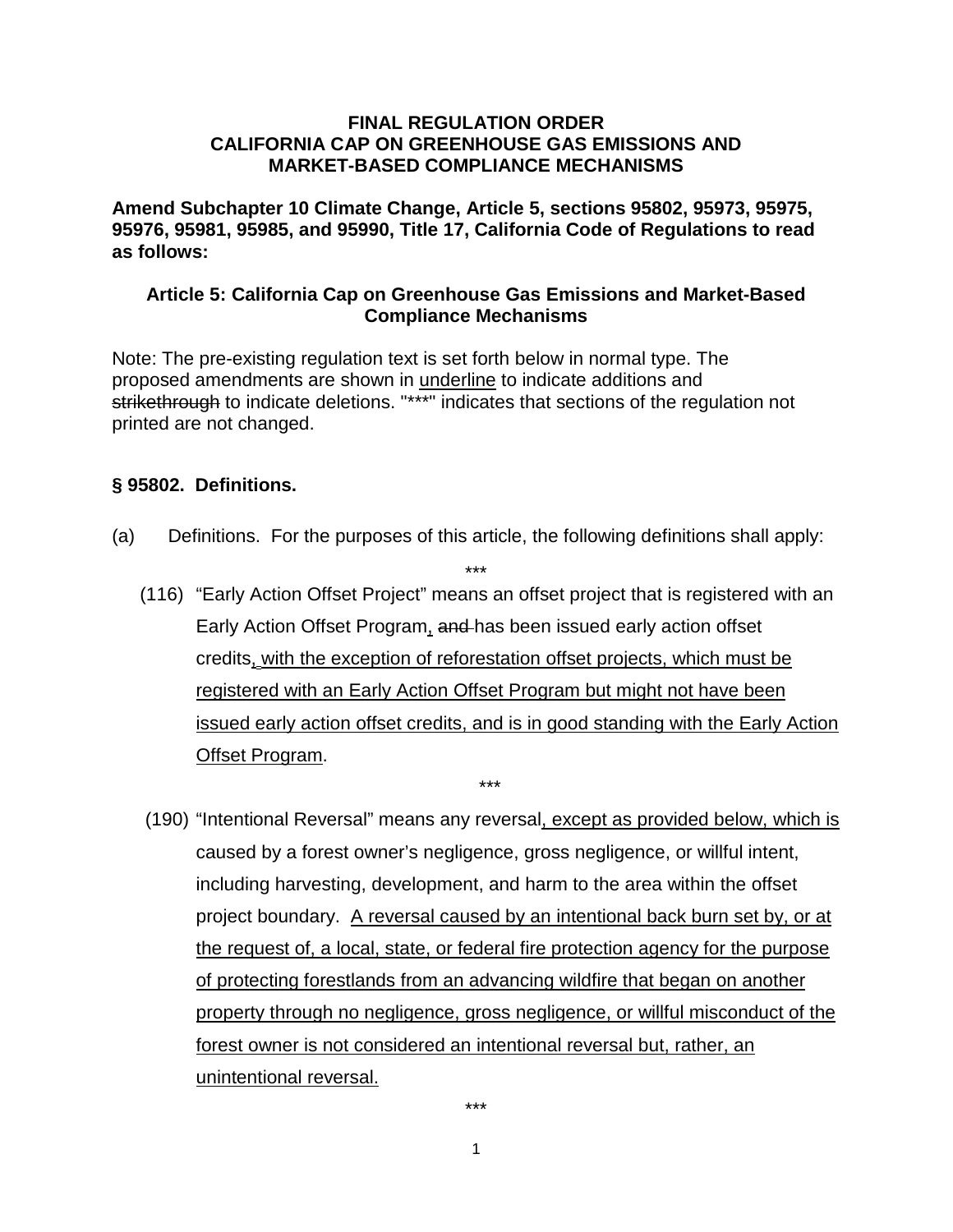## **§ 95973. Requirements for Offset Projects Using ARB Compliance Offset Protocols.**

- (a) General Requirements for Offset Projects. To qualify under the provisions set forth in this article, an Offset Project Operator or Authorized Project Designee must ensure that an offset project:
	- (1) Meets all of the requirements in a Compliance Offset Protocol approved by the Board pursuant to section 95971;
	- (2) Meets the following additionality requirements, as well as any additionality requirements in the applicable Compliance Offset Protocol, as of the date of Offset Project Commencement:
		- (A) The activities that result in GHG reductions and GHG removal enhancements are not required by law, regulation, or any legally binding mandate applicable in the offset project's jurisdiction, and would not otherwise occur in a conservative business-as-usual scenario;
		- (B) The Offset Project Commencement date occurs after December 31, 2006, unless otherwise specified in the applicable Compliance Offset Protocol, except as provided in section 95973(c); and
		- (C) The GHG reductions and GHG removal enhancements resulting from the offset project exceed the project baseline calculated by the applicable version of the Compliance Offset Protocol under which the offset project has been listed pursuant to section 95975 or under which the offset project has been transitioned to pursuant to section 95973(a)(2)(D) for that offset project type as set forth in the following:
			- 1. Compliance Offset Protocol Ozone Depleting Substances Projects, October 20, 2011 and Compliance Offset Protocol Ozone Depleting Substances Projects, November 14, 2014, which are hereby incorporated by reference;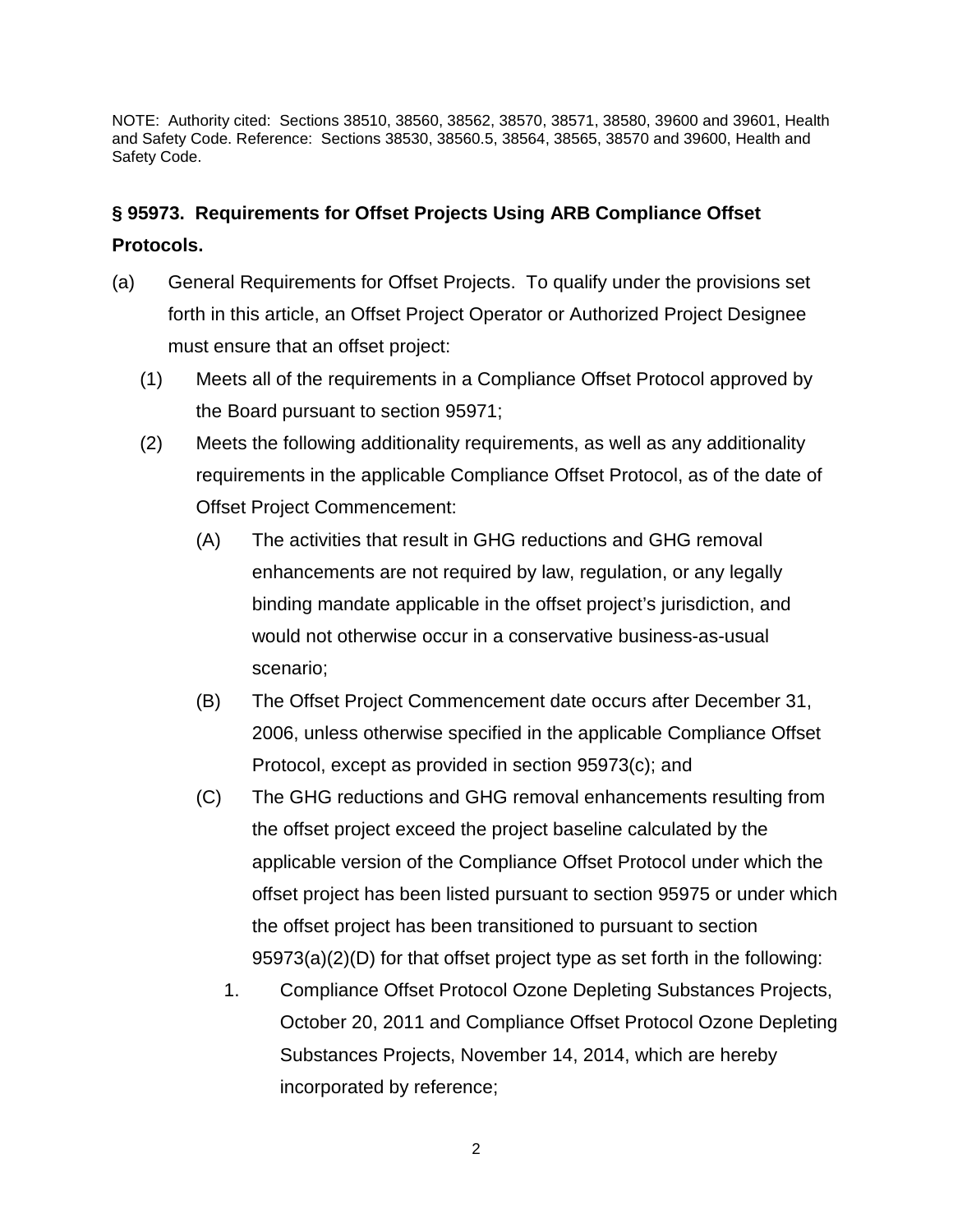- 2. Compliance Offset Protocol Livestock Projects, October 20, 2011 and Compliance Offset Protocol Livestock Projects, November 14, 2014, which are hereby incorporated by reference;
- 3. Compliance Offset Protocol Urban Forest Projects, October 20, 2011, which is hereby incorporated by reference;
- 4. Compliance Offset Protocol U.S. Forest Projects, October 20, 2011,, Compliance Offset Protocol U.S. Forest Projects, November 14, 2014, and Compliance Offset Protocol U.S. Forest Projects, June 25, 2015, which are hereby incorporated by reference; and
- 5. Compliance Offset Protocol Mine Methane Capture Projects, April 25, 2014, which is hereby incorporated by reference.; and
- 6. Compliance Offset Protocol Rice Cultivation Projects, June 25, 2015, which is hereby incorporated by reference.

NOTE: Authority cited: Sections 38510, 38560, 38562, 38570, 38571, 38580, 39600 and 39601, Health and Safety Code. Reference: Sections 38530, 38560.5, 38564, 38565, 38570 and 39600, Health and Safety Code.

### **§ 95975. Listing of Offset Projects Using ARB Compliance Offset Protocols.**

- (e) Offset Project Listing Information Requirements. Before an offset project is publicly listed for an initial or renewed crediting period the Offset Project Operator or Authorized Project Designee must provide the listing information in the most recent version of a Compliance Offset Protocol for that offset project type as set forth in and incorporated by reference:
	- (1) Compliance Offset Protocol Ozone Depleting Substances Projects, November 14, 2014;
	- (2) Compliance Offset Protocol Livestock Projects, November 14, 2014;
	- (3) Compliance Offset Protocol Urban Forest Projects, October 20, 2011;
	- (4) Compliance Offset Protocol U.S. Forest Projects, November 14, 2014 June 25, 2015; and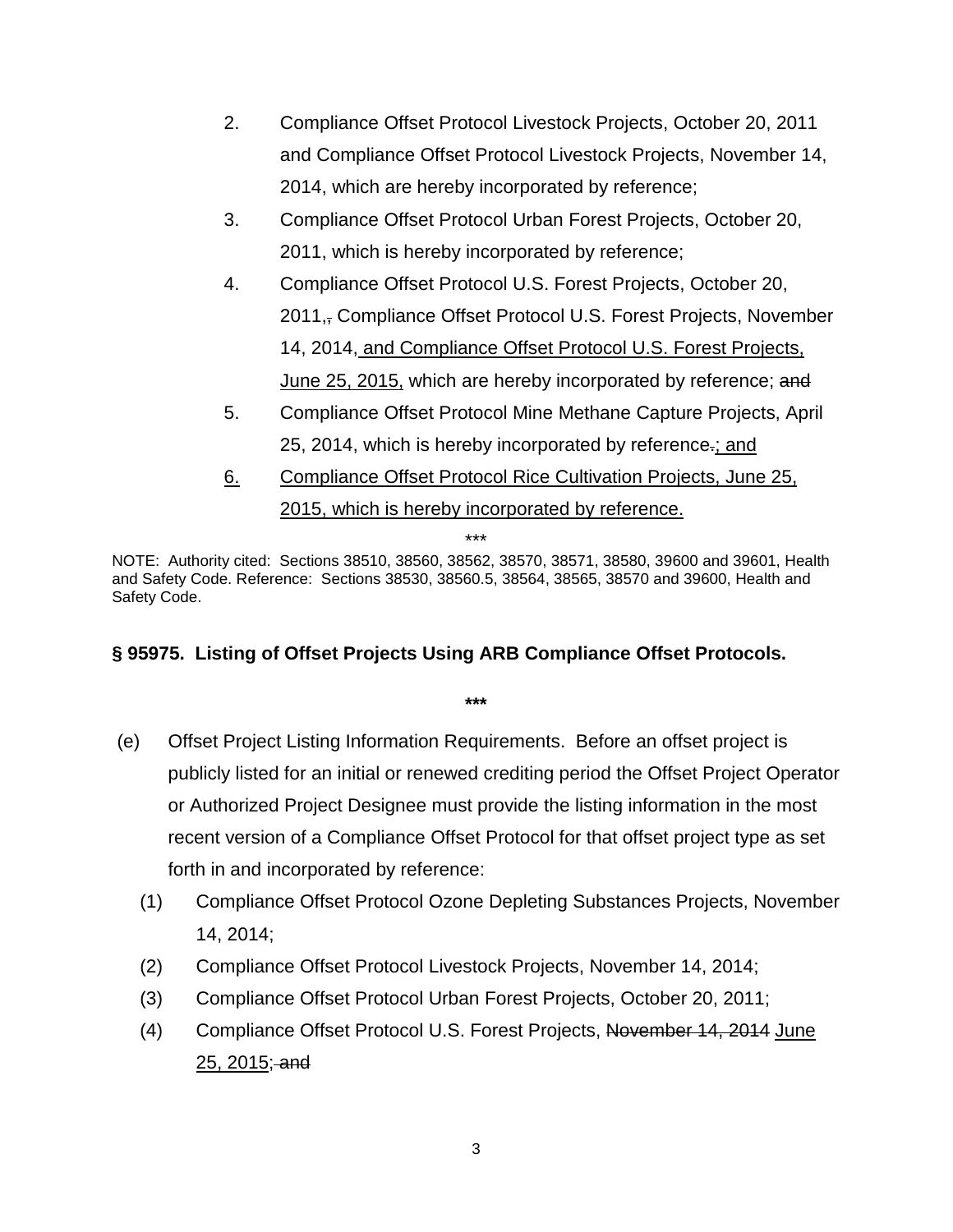- (5) Compliance Offset Protocol Mine Methane Capture Projects, April 25, 2014.; and
- (6) Compliance Offset Protocol Rice Cultivation Projects, June 25, 2015.

NOTE: Authority cited: Sections 38510, 38560, 38562, 38570, 38571, 38580, 39600 and 39601, Health and Safety Code. Reference: Sections 38530, 38560.5, 38564, 38565, 38570 and 39600, Health and Safety Code.

# **§ 95976. Monitoring, Reporting, and Record Retention Requirements for Offset Projects.**

(c) An Offset Project Operator or Authorized Project Designee must put in place all monitoring equipment or mechanisms required by the applicable version of the Compliance Offset Protocol for that offset project type as set forth in:

- (1) Compliance Offset Protocol Ozone Depleting Substances Projects, October 20, 2011 and Compliance Offset Protocol Ozone Depleting Substances Projects, November 14, 2014;
- (2) Compliance Offset Protocol Livestock Projects, October 20, 2011 and Compliance Offset Protocol Livestock Projects, November 14, 2014;
- (3) Compliance Offset Protocol Urban Forest Projects, October 20, 2011;
- (4) Compliance Offset Protocol U.S. Forest Projects, October 20, 2011, Compliance Offset Protocol U.S. Forest Projects, November 14, 2014 and Compliance Offset Protocol U.S. Forest Projects, June 25, 2015; and
- (5) Compliance Offset Protocol Mine Methane Capture Projects, April 25, 2014.; and
- (6) Compliance Offset Protocol Rice Cultivation Projects, June 25, 2015.
- (d) Offset Project Reporting Requirements. An Offset Project Operator or Authorized Project Designee shall submit an Offset Project Data Report to ARB or an Offset Project Registry for each Reporting Period as defined in section 95802. Each Offset Project Data Report must cover a single Reporting Period. Reporting Periods must be contiguous; there must be no gaps in reporting once the first Reporting Period has commenced. For projects developed under the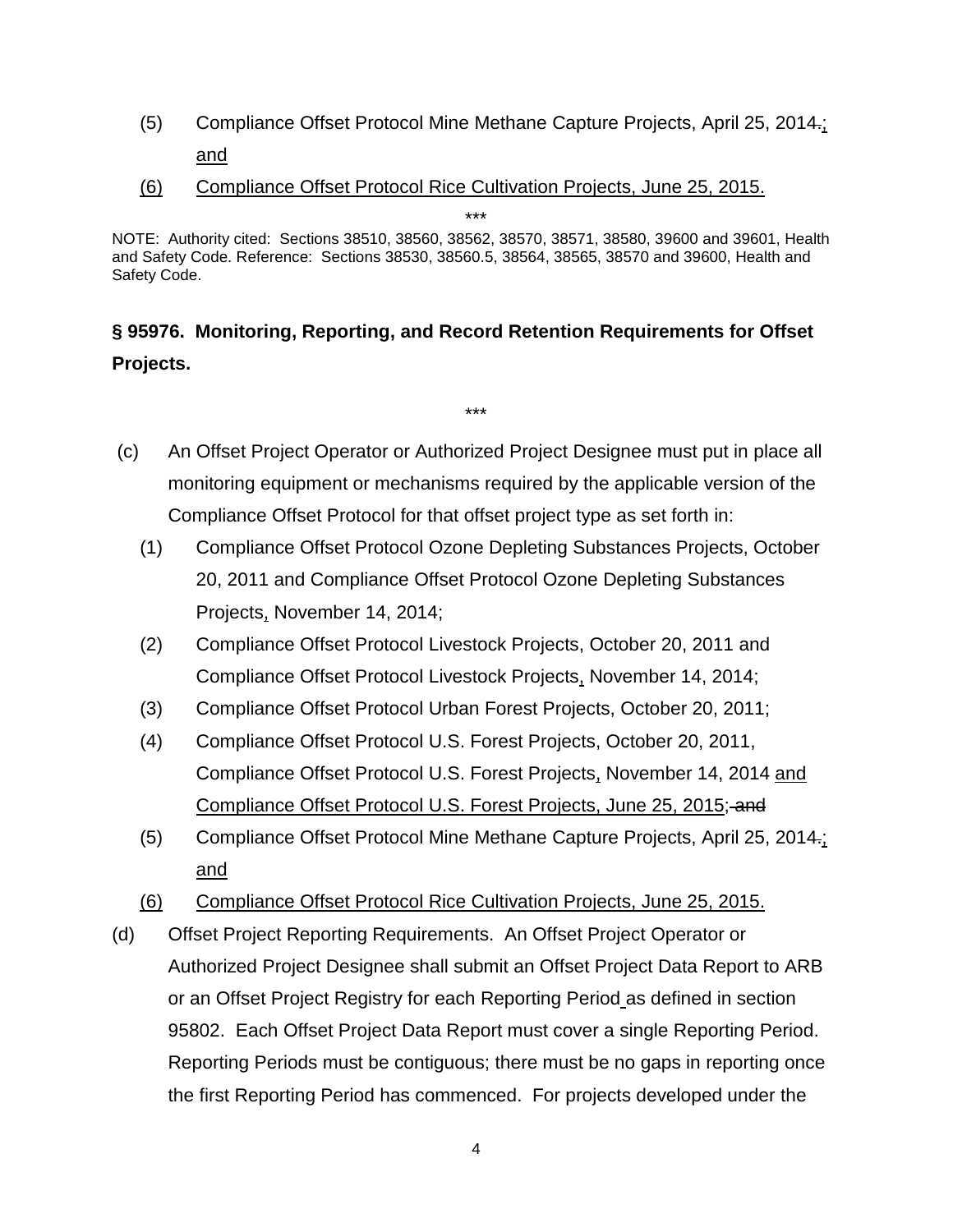Compliance Offset Protocol in section 95973(a)(2)(C)1., there may be one Offset Project Data Report submitted for each offset project and the Offset Project Data Report may cover up to a maximum of 12 months of data. The Offset Project Operator or Authorized Project Designee must submit an Offset Project Data Report to ARB or an Offset Project Registry within 24 months of listing their offset project pursuant to section 95975. The Offset Project Data Report shall contain the information required by the applicable version of the Compliance Offset Protocol for that offset project type as set forth in:

- (1) Compliance Offset Protocol Ozone Depleting Substances Projects, October 20, 2011 and Compliance Offset Protocol Ozone Depleting Substances Projects, November 14, 2014;
- (2) Compliance Offset Protocol Livestock Projects, October 20, 2011 and Compliance Offset Protocol Livestock Projects, November 14, 2014;
- (3) Compliance Offset Protocol Urban Forest Projects, October 20, 2011;
- (4) Compliance Offset Protocol U.S. Forest Projects, October 20, 2011, Compliance Offset Protocol U.S. Forest Projects, November 14, 2014, and Compliance Offset Protocol U.S. Forest Projects, June 25, 2015; and
- (5) Compliance Offset Protocol Mine Methane Capture Projects, April 25, 2014.; and
- (6) Compliance Offset Protocol Rice Cultivation Projects, June 25, 2015.
- (67)The Offset Project Operator or Authorized Project Designee must attest, in writing, to ARB as follows:

"I certify under penalty of perjury under the laws of the State of California the GHG reductions and/or GHG removal enhancements for [project] from [date] to [date] are measured in accordance with the [appropriate ARB Compliance Offset Protocol] and all information required to be submitted to ARB in the Offset Project Data Report is true, accurate, and complete." This attestation must be provided to an Offset Project Registry with the Offset Project Data Report if the offset project is listed with an Offset Project

Registry, or to ARB if the offset project is listed with ARB.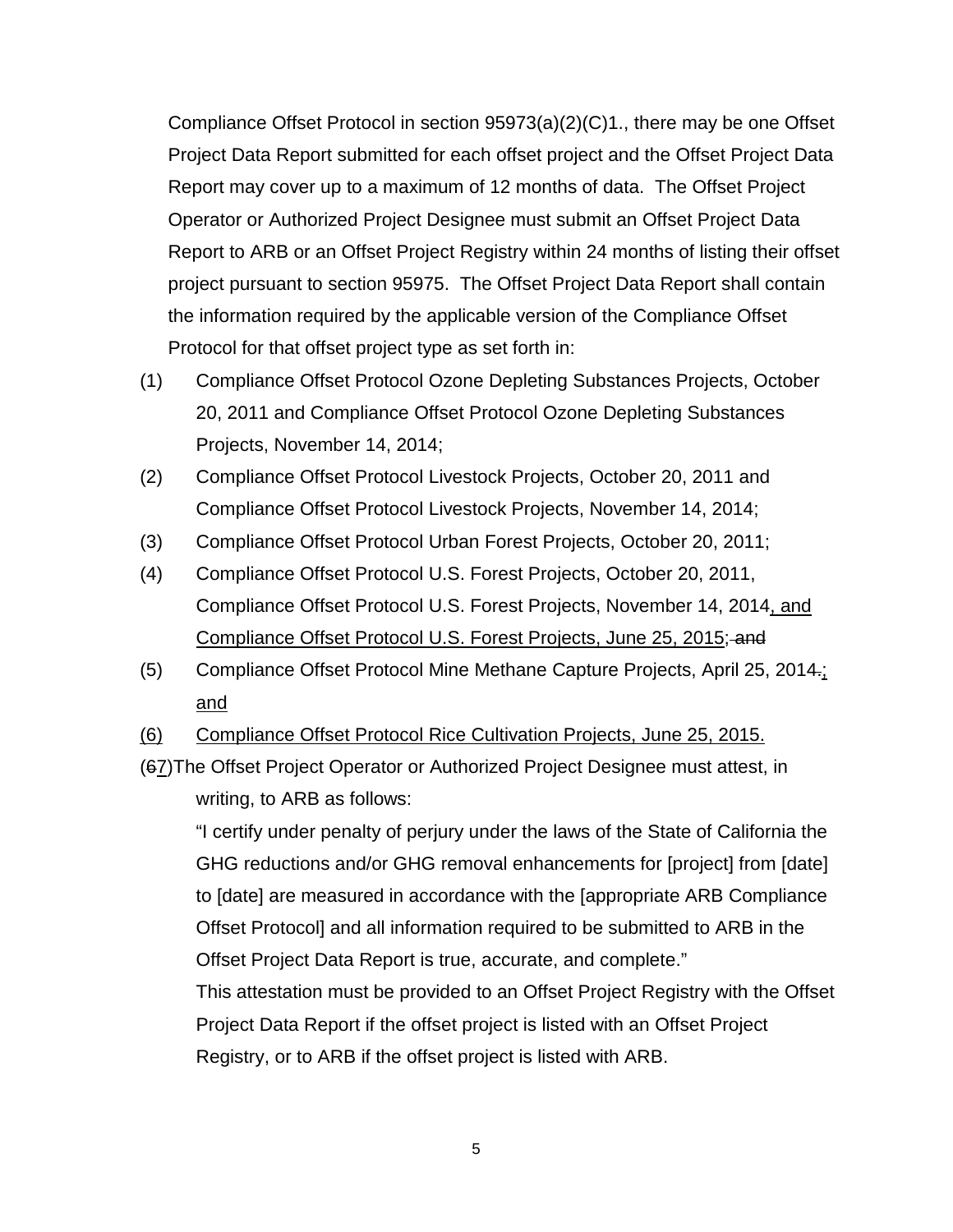- (78)All Offset Project Data Reports must be submitted within four months after the conclusion of each Reporting Period.
- (89)If an Offset Project Data Report is not submitted to ARB or an Offset Project Registry by the applicable reporting deadline, the GHG reductions and GHG removal enhancements quantified and reported in the Offset Project Data Report are not eligible to be issued ARB offset credits pursuant to section 95981.

\*\*\*

\*\*\*

### **§ 95981. Issuance of ARB Offset Credits.**

- (b) Requirements for Offset Projects Submitted Through an Offset Project Registry Seeking Issuance of ARB Offset Credits. If an Offset Project Operator or Authorized Project Designee provides information for listing pursuant to section 95975, monitors and reports pursuant to section 95976, and has their offset project verified pursuant to sections 95977, 95977.1, and 95977.2 through an Offset Project Registry, the Offset Project Operator or Authorized Project Designee must provide the following information to ARB for issuance of ARB offset credits pursuant to section 95981.1:
	- $(1)$  The attestations required in sections  $95975(c)(1)$ ,  $95975(c)(2)$ ,  $95975(c)(3)$ , 95976(d)(67), 95977.1(b)(3)(R)4.b., 95977.1(b)(3)(R)4.e., and 95977.1(b)(3)(R)4.f. and any in the applicable Compliance Offset Protocol;

NOTE: Authority cited: Sections 38510, 38560, 38562, 38570, 38571, 38580, 39600 and 39601, Health and Safety Code. Reference: Sections 38530, 38560.5, 38564, 38565, 38570 and 39600, Health and Safety Code.

\*\*\*

### **§ 95985. Invalidation of ARB Offset Credits.**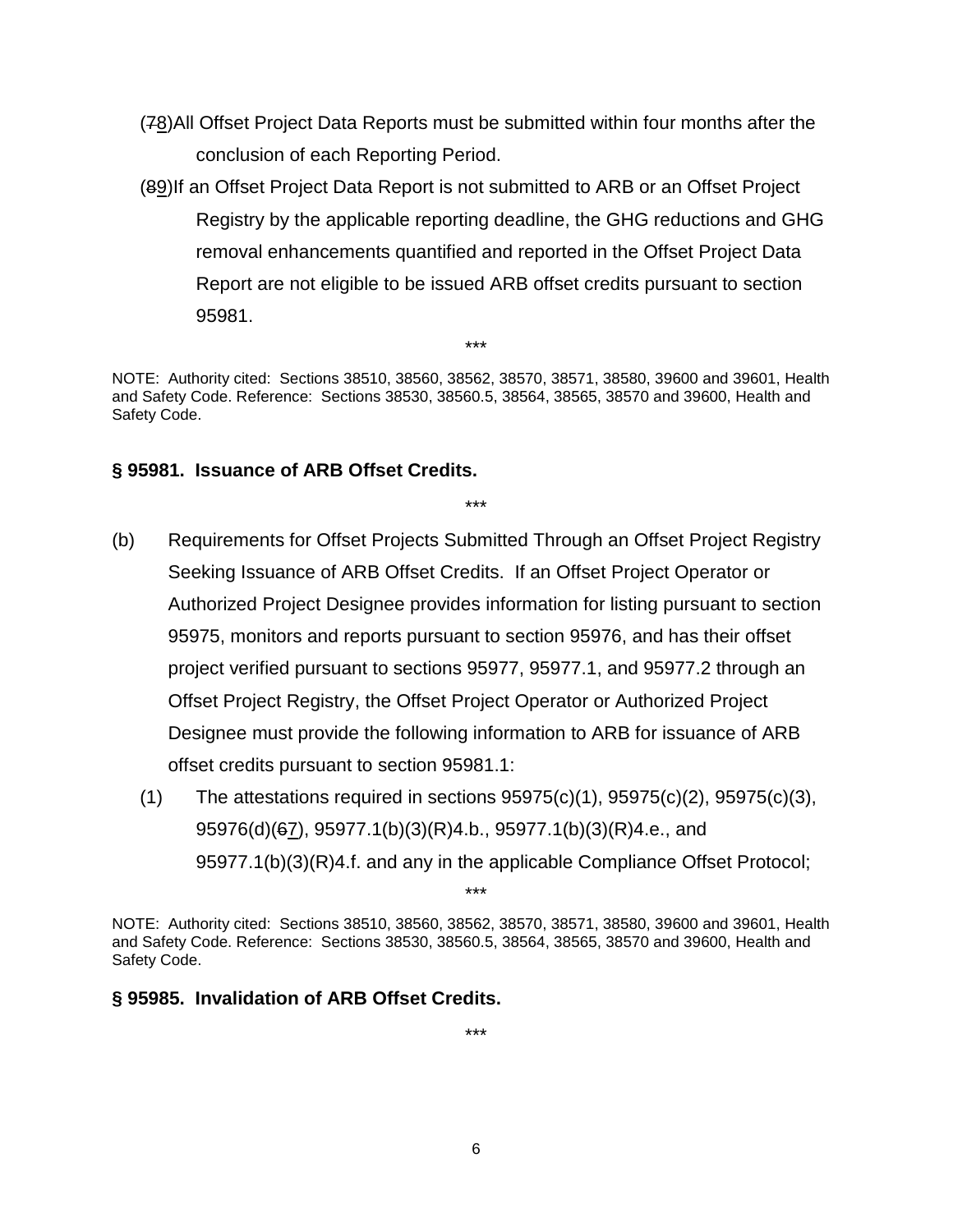- (b) Timeframe for Invalidation. ARB may invalidate an ARB offset credit pursuant to this section within the following timeframe if a determination is made pursuant to section 95985(f):
	- (1) Within eight years of issuance of an ARB offset credit, if the ARB offset credit is issued for early action pursuant to section 95990(h), or within eight years of the date that corresponds to the end of the Reporting Period for which the ARB offset credit is issued, if the ARB offset credit is issued pursuant to section 95981.1, unless one of the following requirements is met<sub>;</sub>

\*\*\*

(B) The Offset Project Operator or Authorized Project Designee for an offset project developed under one of the protocols listed in section 95985(b)(1)(B)5. does the following:

5. The provisions in sections 95985(b)(1)(B)1. through 4. apply if an offset project is developed under one of the following Compliance Offset Protocols, and the provisions in sections 95985(b)(1)(B)1. through 3. apply for any early action quantification methodologies approved pursuant to section 95990(c)(5) for the same project types, as well as any applicable provisions in section  $95990(l)(3)(A);$ 

- a. The Compliance Offset Protocols Livestock Projects, October 20, 2011 and Compliance Offset Protocol Livestock Projects November 14, 2014 in section 95973(a)(2)(C)2.;
- b. The Compliance Offset Protocols Urban Forest Projects, October 20, 2011in section 95973(a)(2)(C)3.;
- c. The Compliance Offset Protocols U.S. Forest Projects, October 20, 2011in section 95973(a)(2)(C)4.; and
- d. The Compliance Offset Protocols Mine Methane Capture Projects, April 25, 2014.in section 95973(a)(2)(C)5.; or
- e. The Compliance Offset Protocol in section 95973(a)(2)(C)6.

7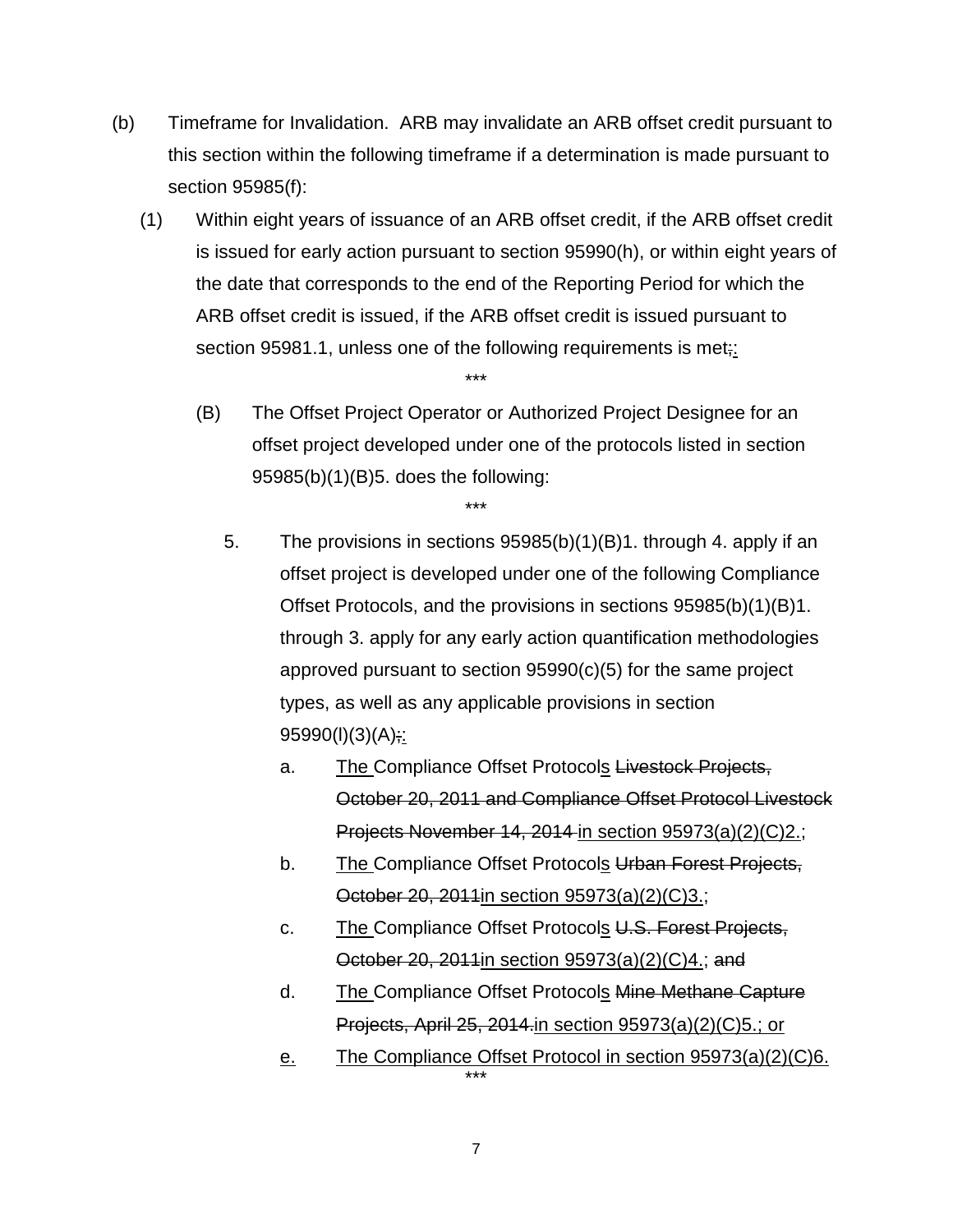### **§ 95990. Recognition of Early Action Offset Credits.**

- \*\*\* (c) Criteria for Approval of Early Action Offset Credits Issued by Early Action Offset Programs. An early action offset credit may be issued an ARB offset credit pursuant to section 95990(i) if the early action offset credit results from a GHG reduction or GHG removal enhancement which:
	- (1) Occurred between January 1, 2005 and December 31, 2014 or between January 1, 2005 and December 31, 2015 for projects developed under any of the offset quantification methodologies in section 95990(c)(5)(H);
	- (2) Is verified pursuant to section 95990(f);
	- (3) Results from an early action offset project that is listed or registered with an Early Action Offset Program prior to the following:
		- (A) Early action offset projects developed under any of the offset quantification methodologies in sections 95990(c)(5)(A) through (D) must be listed with an Early Action Offset Program prior to January 1, 2014;
		- (B) Early action offset projects developed under any of the offset quantification methodologies in sections 95990(c)(5)(E) through (G) must be listed with an Early Action Offset Program prior to January 1, 2015.; and
		- (C) Early action offset projects developed under any of the offset quantification methodologies in section 95990(c)(5)(H) must be listed by January 1, 2016.
	- (5) Results from the use of one of the following offset quantification methodologies and relied on the most recent version thereof at the time of offset project submittal:

\*\*\*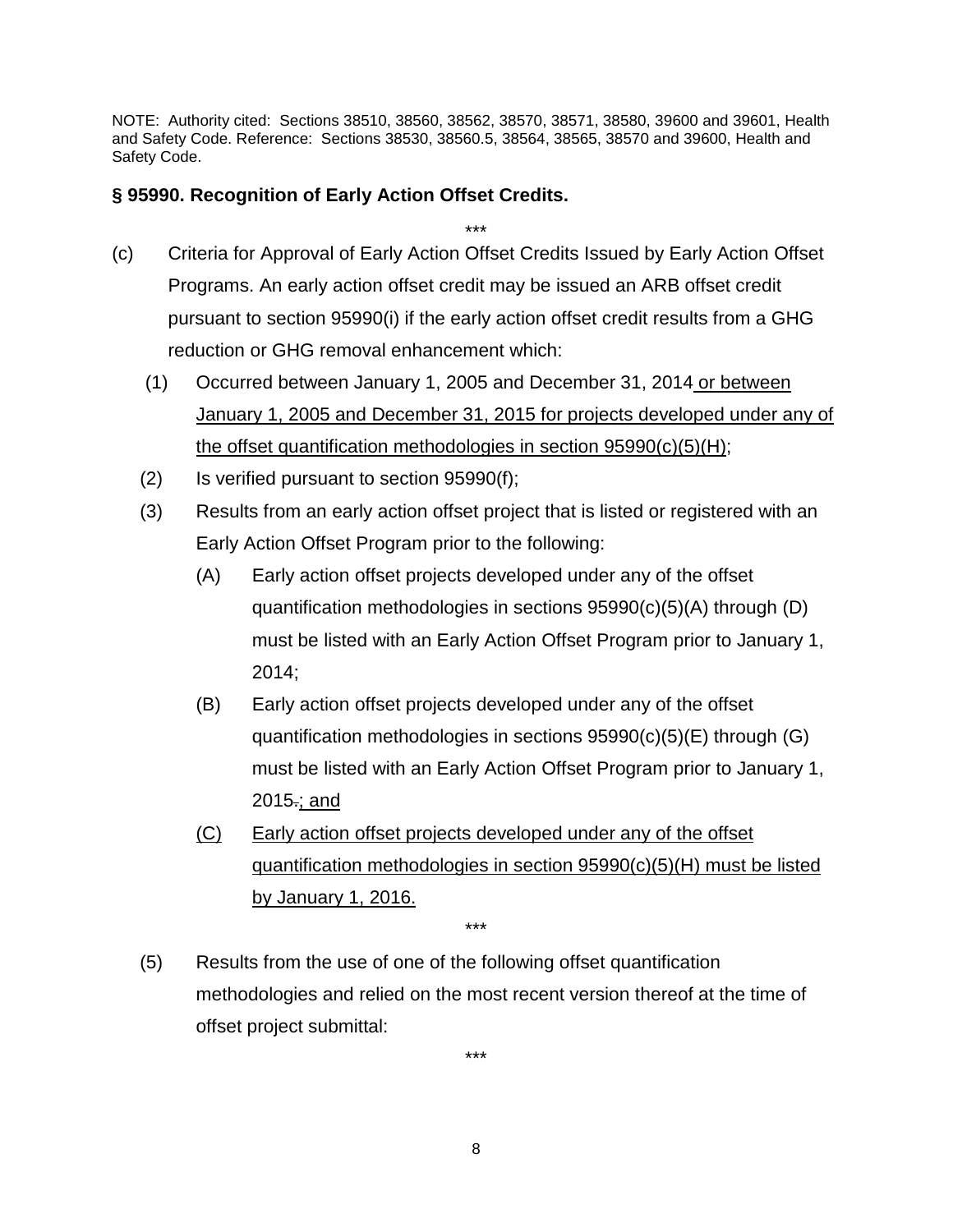- (F) Verified Carbon Standard VMR0001 Revisions to ACM0008 to Include Pre-drainage of Methane from an Active Open Cast Mine as a Methane Emission Reduction Activity Methodology, v1.0; and
- (G) Verified Carbon Standard VMR0002 Revisions to ACM0008 to Include Methane Capture and Destruction from Abandoned Coal Mines Methodology, v1.0.; or
- (H) American Carbon Registry Voluntary Emission Reductions in Rice Management Systems Parent Methodology, version 1.0:
	- 1. American Carbon Registry Voluntary Emission Reductions in Rice Management Systems - California Module, version 1.0; and
	- 2. American Carbon Registry Voluntary Emission Reductions in Rice Management Systems – Mid-South Module, version 1.0.

- (i) Process for Issuance of ARB Offset Credits for Purposes of Early Action. ARB will issue an ARB offset credit that meets the requirements of section 95990(h) in the amount calculated pursuant to section 95990(i)(1) :
	- (1) ARB offset credits will be issued according to the following schedule:

- (F) ARB offset credits will be issued for early action offset projects generated under Verified Carbon Standard VMR0001 Revisions to ACM0008 to Include Pre-drainage of Methane from an Active Open Cast Mine as a Methane Emission Reduction Activity Methodology, v1.0 or VMR0002 Revisions to ACM0008 to Include Methane Capture and Destruction from Abandoned Coal Mines Methodology, v1.0 according to the following:
	- 1. One ARB offset credit will be issued for one early action offset credit for each early action reporting period that did not include emissions from the production of power, heat or supply to gas grid replaced by the project activity in the baseline (identified as BEUse,y in ACM0008); or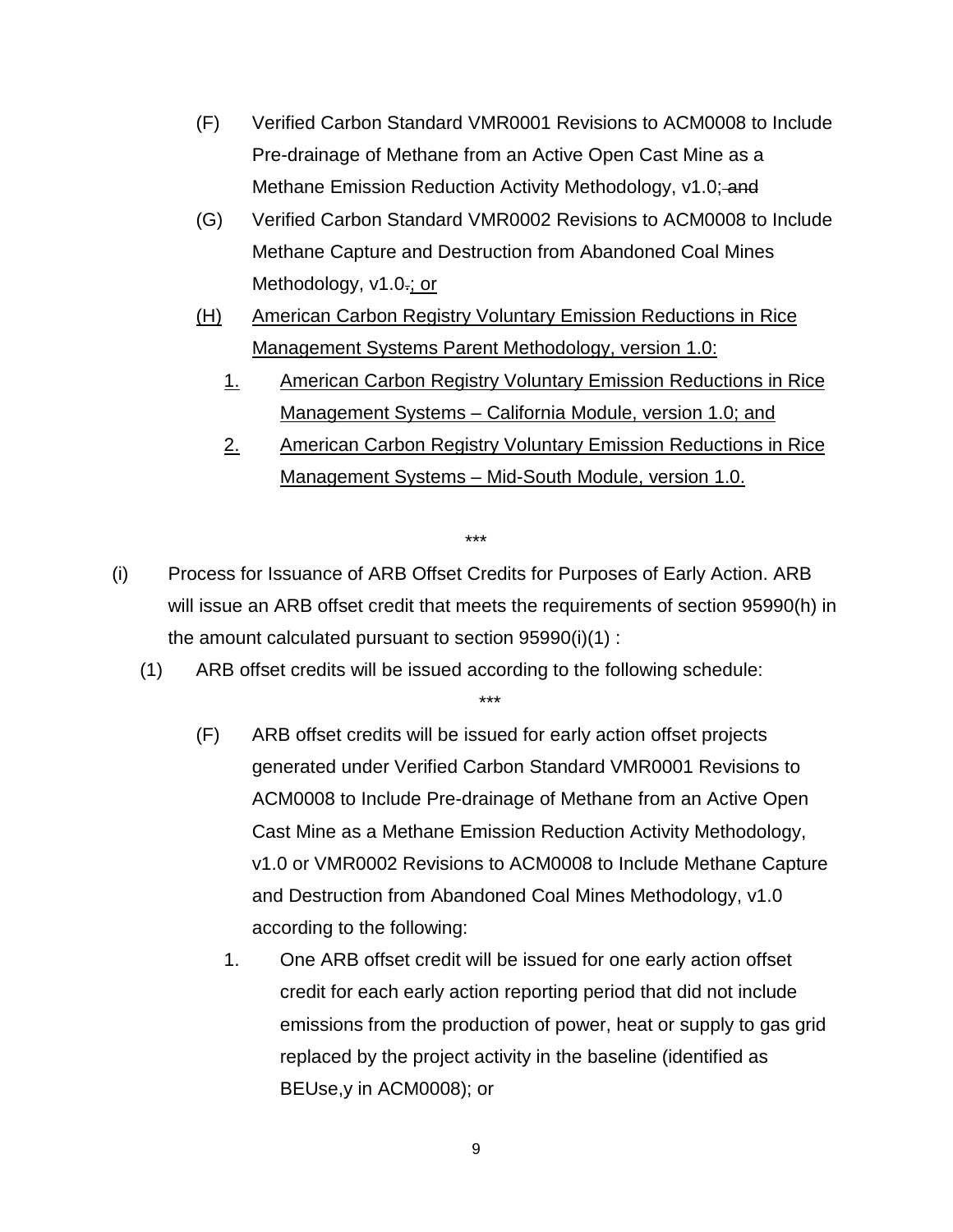- 2. No ARB offset credits will be issued for GHG emission reductions credited by an Early Action Offset Program based on data reported by the Offset Project Operator or Authorized Project Designee that included emissions from the production of power, heat or supply to gas grid replaced by the project activity in the baseline (identified as BEUse,y in ACM0008); and
- (G) For early action offset credits issued for mine methane capture projects developed under an approved early action quantification methodology no ARB offset credits will be issued for GHG emission reductions credited by an Early Action Offset Program based on data reported by the Offset Project Operator or Authorized Project Designee that included emission reductions from the destruction of methane by a destruction device that would be classified as a non-qualifying destruction device in the Compliance Offset Protocol in section 95973(a)(2)(C)5.; and
- (H) ARB offset credits will be issued for early action offset projects generated under the offset quantification methodology in section 95990(c)(5)(H) according to the following:
	- 1. One ARB offset credit will be issued for one early action offset credit for each early action reporting period that did not include emissions reductions from nitrous oxide  $(N_2O)$ , soil organic carbon (SOC), reduced fossil fuel consumption and activities ineligible under the Compliance Offset Protocol in section 95973(a)(2)(C)6.; and
		- a. Early action offset projects must take the single run output of the De-Nitrification De-Composition (DNDC) model and use equations 5.2.1 and 5.3.1 of the Compliance Offset Protocol in section 95973(a)(2)(C)6. to calculate the baseline and project  $N_2$ O, SOC and CH<sub>4.</sub>
		- b. Early action offset projects must then take the results of equations 5.2.1 and 5.3.1 and use them to calculate the primary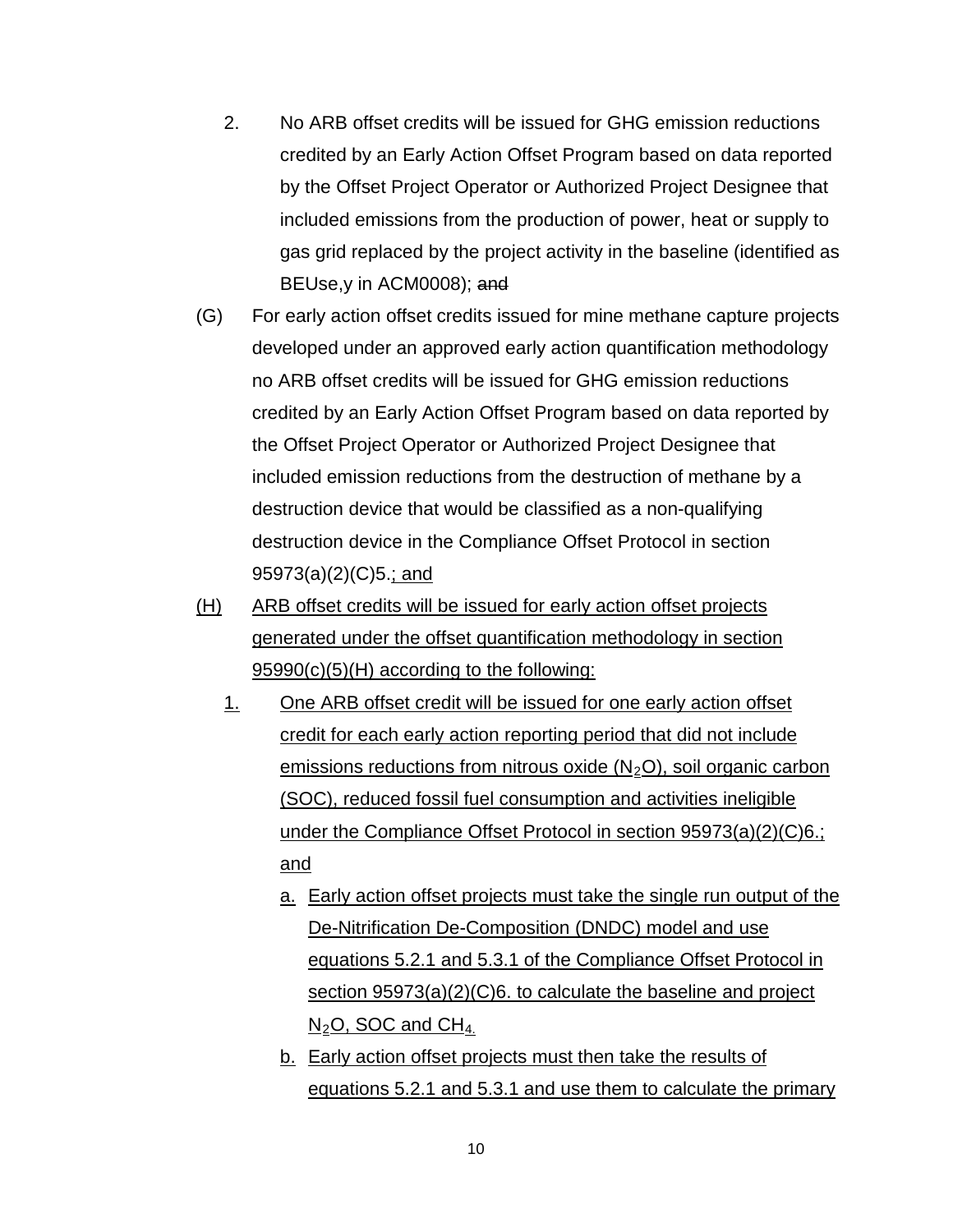source GHG emission reductions from one run of DNDC using the equation for  $PER_{i,j}$  from equation 5.4.1 of the Compliance Offset Protocol in section 95973(a)(2)(C)6.

- c. Early action offset projects must substitute the results of  $PER_{i,j}$ for  $BE_{y,i}$  -  $PE_{y,i}$  (incorrectly identified as  $PE_{y,i}$  -  $BE_{y,i}$  and subsequently corrected in errata and clarifications) in equations 7 and 8 of the offset quantification methodology in section 95990(c)(5)(H) to calculate project emission reductions.
- d. If modification to the parent methodology identified in the module in section 95990(c)(5)(H)2. results in project energy use emissions ( $E_{\text{fe}}$  in equation 3) being less than the baseline energy use, both the project and baseline energy use emissions must be set to zero (0). If project energy use emissions are greater than baseline energy use emissions, the actual values must be used.
- e. If activities ineligible under the Compliance Offset Protocol in section 95973(a)(2)(C)6. were employed during an early action reporting period, the relevant cropping parameters from the early action reporting period being considered must be used in place of the baseline parameters for the ineligible activities when running DNDC.
- 2. No ARB offset credits will be issued for GHG emission reductions credited by an Early Action Offset Program based on a baseline set applying data from the common practice in the rice growing region rather than data specific to a project's fields.
- (HI) If an early action offset project is issued ARB offset credits pursuant to section 95990(i)(1)(D) and transitions from Climate Action Reserve Forest Project Protocol version 2.1 to the most recent version of the Compliance Offset Protocol in section 95973(a)(2)(C)4. pursuant to section 95990(k) the early action offset project may calculate its project baseline pursuant to section 95990(k)(1)(D) and use the following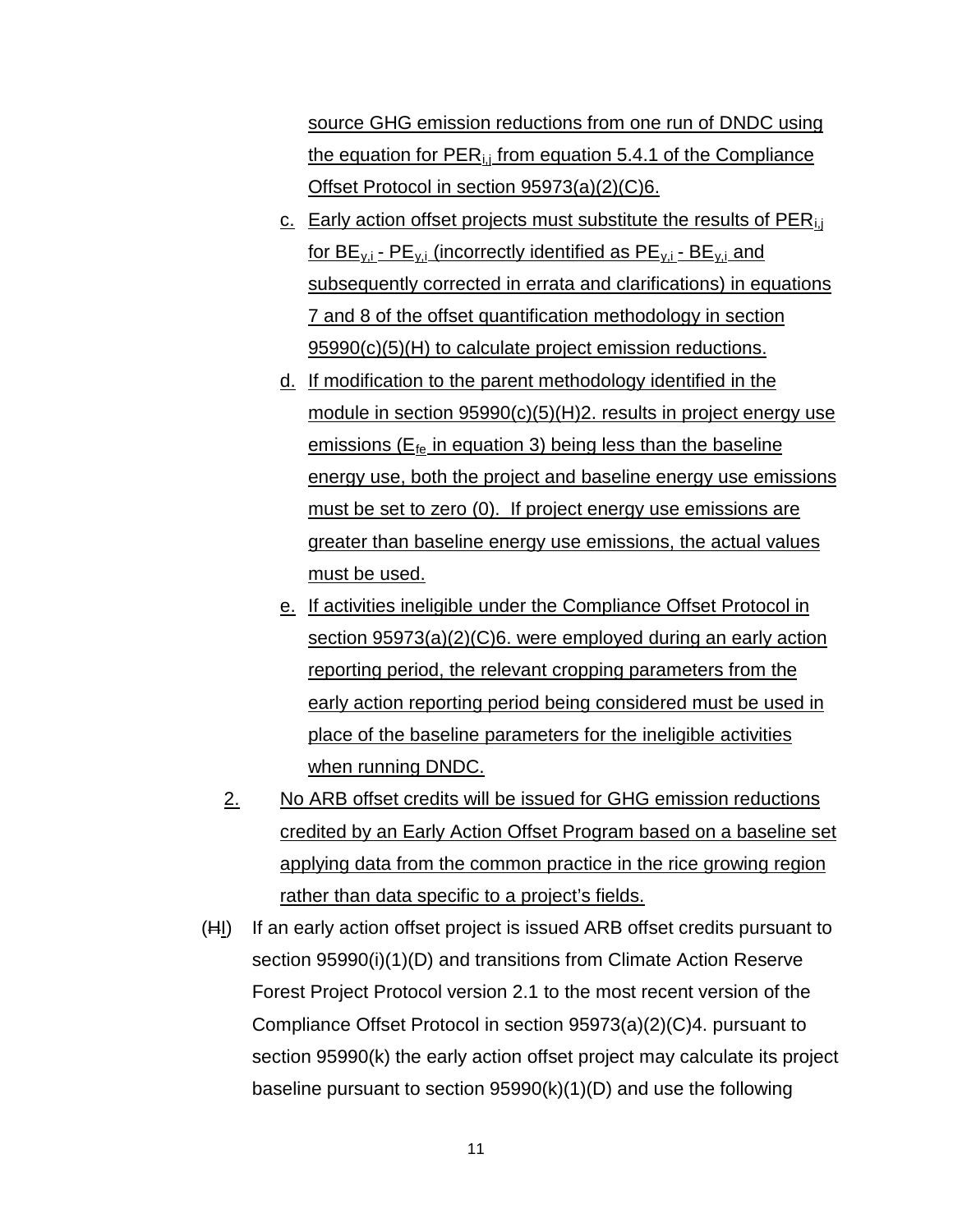method to determine if it could qualify for additional early action offset credits:

- (k) Transition of Early Action Offset Projects to the Compliance Program.
	- (1) Early Action Offset Project Transition to ARB Compliance Offset Protocols. Early action offset projects must transition to ARB Compliance Offset Protocols no later than February 28, 2015, or by February 28, 2016 for projects developed under any of the offset quantification methodologies in section 95990(c)(5)(H), by submitting listing information required pursuant to section 95975 to ARB or an Offset Project Registry and having that listing approved:

\*\*\*

- (E) Early action offset projects using Climate Action Reserve Forest Project Protocol versions 3.0 through 3.2 must use the most recent version of the Compliance Offset Protocol in section 95973(a)(2)(C)4. and subtract from the project baseline any carbon stocks from any optional pools that are excluded in the Compliance Offset Protocol beginning with the last reporting period under the Early Action Offset Program. Decreases will not constitute a reversal; and
- (F) Early action offset projects using Climate Action Reserve Coal Mine Methane Project Protocol versions 1.0 and 1.1, Verified Carbon Standard VMR0001 Revisions to ACM0008 to Include Pre-drainage of Methane from an Active Open Cast Mine as a Methane Emission Reduction Activity Methodology version 1.0, and Verified Carbon Standard VMR0002 Revisions to ACM0008 to Include Methane Capture and Destruction from Abandoned Coal Mines Methodology version 1.0 must use and meet all the requirements in the Compliance Offset Protocol in section 95973(a)(2)(C)5.; and
- (G) Early action offset projects using American Carbon Registry Voluntary Emission Reductions in Rice Management Systems Parent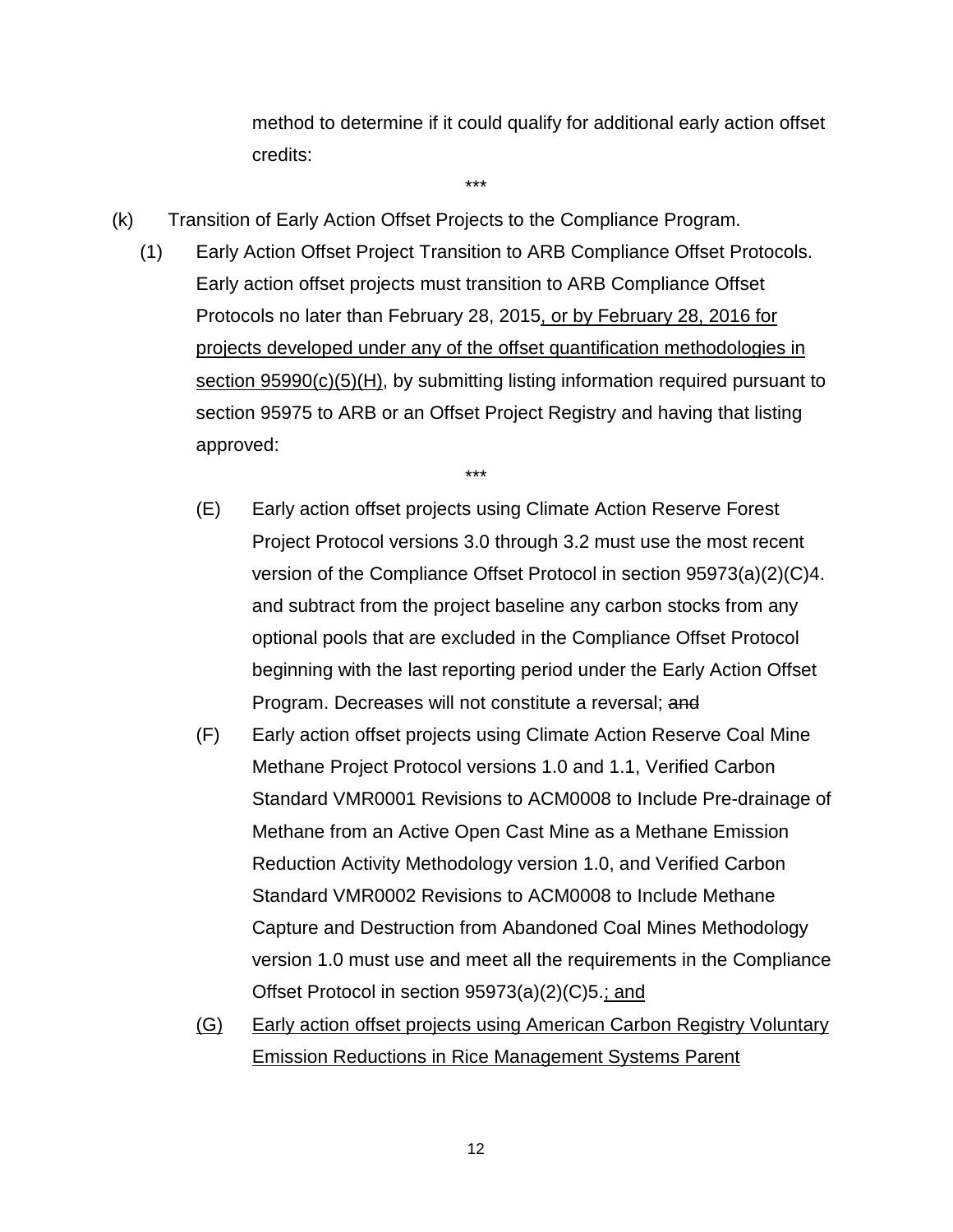# Methodology, version 1.0 must use and meet all the requirements in the Compliance Offset Protocol in section 95973(a)(2)(C)6.

- (3) Listing Requirements for Transition of Early Action Offset Projects. At the time an early action offset project transitions to a Offset Protocol pursuant to section 95990(k)(1), the Offset Project Operator or Authorized Project Designee must:
	- (A) Meet the requirements for offset projects pursuant to section 95973; and
	- (B) List the offset project pursuant to section 95975.
	- (C) To transition an early action offset project to the ARB compliance offset program, the offset project must be listed with ARB or an Offset Project Registry by February 28, 2015, but, if applicable, has until September 30, 2015 to complete the verification of any GHG reductions and GHG removal enhancements under the Early Action Offset Program that were achieved between 2005 and 2014 with the submittal of an Offset Verification Statement to the Early Action Offset Program.
	- (D) To transition an early action offset project developed under any of the offset quantification methodologies in section 95990(c)(5)(H) to the ARB compliance offset program, the offset project must be listed with ARB or an Offset Project Registry by February 28, 2016, but, if applicable, has until April 30, 2016 to complete the verification of any GHG reductions and GHG removal enhancements under the Early Action Offset Program that were achieved between 2005 and 2015 with the submittal of an Offset Verification Statement to the Early Action Offset Program.
- (4) After an early action offset project lists with ARB pursuant to section 95990(k)(3), it must meet the following requirements:
	- (A) Monitoring, reporting, and record retention requirements pursuant to section 95976;